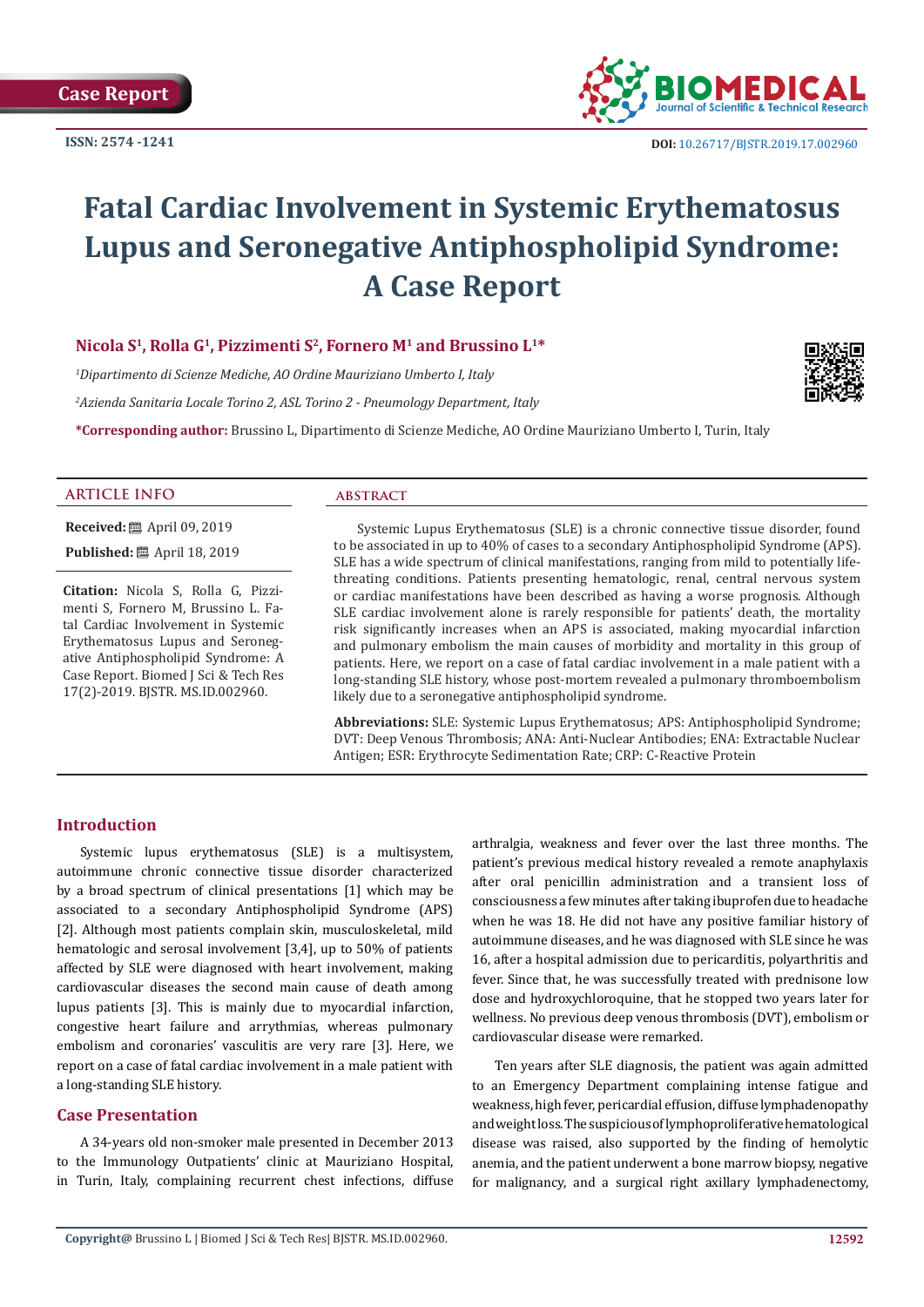whose results reported a reactive lymphadenopathy with follicular hyperplastic pattern and sinuses histiocytosis, without any evidence of lymphoma. Flow cytometry and marker results did not support malignancy, and acid-fast stain, bacterial, mycobacterial and fungal cultures were all reported as negative. A cardiac ultrasound scan confirmed an anterior 2 mm pericardial effusion and a thickened and hyperreflective posterolateral pericardium.

Therefore, a three-days course of 1000 mg methylprednisolone intravenous treatment was undertaken, followed by oral prednisone at the dose of 1mg/kg tapered to 7,5 mg/day in 12 weeks. Complete relief of fatigue symptoms was obtained, as well as fever remission and a progressive normalization of blood tests. As a maintenance therapy, methotrexate was added on, but unfortunately it had to be stopped after 3 months due to vomiting, diarrhea and liver abnormalities. After five years of complete well-being, the patient was admitted to our Immunology unit as a matter of urgency complaining weakness, sudden dyspnea and chest pain. Blood tests revealed a relapse of the hemolytic anemia, whereas a chest CT scan confirmed a pleuro-pericarditis and a diffuse lymph-nodes enlargement. After ruling out any infectious and hematological reasons, he was diagnosed with a new SLE relapse, and he was treated with cyclophosphamide 1000 mg for three administrations, after that he was lost to follow-up.

On physical examination he was febrile, being his temperature 38.6°C, BP 100/60 mmHg and pale. His chest auscultation revealed crackles on the basis and some rhonchi. He had multiple swollen joints, including both wrists and ankles, as well as the II and III MCP on the right hand, and there was splenomegaly, without any ankle edema, skin rash or nodular lesions. Blood tests revealed an increase in inflammation markers (CRP 25 mg/dl, ESR 83 mm/h, Fibrinogen 780 mg/dl) and a SLE in active phase (ANA 1:1.280 homogenous, C3 38 mg/dl, C4 8,4 mg/dl, Ab anti-DNA 52 U/ml, Ab Anti-Sm 37 U/ml), which was also confirmed by hemolytic anemia and lymphocytopenia (Hb 8,4 g/dl, MCV 96 fl, LDH 960 U/L, haptoglobin <0.4 mg/dl, WBC 3800 cell/mcl, Lymphocytes 900 cell/mcl, Platelets 480.000 cell/mcl), whereas both lipid and glycemic profiles were normal. No signs of pneumonia or renal involvement were noticed, and infectious diseases were ruled out, being negative tuberculosis, HIV, HBV, HCV and Parvovirus B19 results.

Due to the recurrent chest infections, the patient was treated with oral prednisone 25 mg and antibiotics (levofloxacin and ceftriaxone) and he was given an appointment for belimumab infusion.

#### **Outcome**

Three days after the outpatients' visit, the patient was again admitted to the Emergency Department complaining sudden chest pain, dyspnea, hemoptysis and persistent fever. On physical examination, he was febrile and sweaty, his pulse was thready and tachy and his O2-sats was dropping (84% on breathing air). Blood tests revealed a positive D-dimer, an ECG showed a sinus tachycardia with right axis deviation and right ventricular strain pattern, and the chest TC with angiogram confirmed the pulmonary thromboembolism's suspicion. After few minutes, the patients passed out and even though the prompt resuscitation approaches, he died .A postmortem revealed a complete occlusion of the main pulmonary artery, reported as primary cause of death, and showed a large transmural infarction due to wide atherosclerotic plaques in both left and anterior descending coronary arteries.

# **Discussion**

Systemic lupus erythematosus is a chronic autoimmune disease, in which genetic and environmental factors, as well as innate and acquired immunity are thought to play an important pathogenetic role [1]. The prevalence of lupus is higher in blacks than in Northern European or Americans, varying from 40 to 200 cases per 100.000 inhabitants and the disease occurs more often between the ages of 15 and 44 [5]. SLE is nine times more frequent in women than in men, suggesting a hormones involvement in the ones, although some studies assumed the protective role of male hormones [6]. SLE is characterized by multisystem microvascular inflammation with the generation of many autoantibodies, particularly Anti-Nuclear Antibodies (ANA), Extractable Nuclear Antigen (ENA), including Ro, La, Sm, RNP, Scl-70 and Jo1, Antiphospholipid Antibodies (lupus anticoagulant, anticardiolipin and anti-beta2-glycoprotein I). C3 and C4 or CH50 complement levels could be reduced, whereas erythrocyte sedimentation rate (ESR) and/or C-reactive protein (CRP) levels could be found increased. A complete blood count might also reveal leukopenia, thrombocytopenia, and/or anemia, maybe associated to multiple iron and vitamin deficiencies [7]. In case of renal involvement, serum creatinine and urinalysis with urine sediment could help to make a more accurate diagnosis [8]. The clinical course of lupus is extremely different among patients, floating from periods of remissions to chronic or acute relapses. SLE has a wide spectrum of clinical manifestations, potentially affecting any organ, although most patients complain skin, musculoskeletal, mild hematologic, and serosal involvement [2,6].

Nevertheless, patients presenting predominately severe hematologic, renal, central nervous system or cardiac manifestations have a worse prognosis [5]. Heart involvement in SLE includes pericarditis, myocarditis, nonbacterial verrucous endocarditis, coronary artery disease, premature coronary atherosclerosis, congestive heart failure, cardiac arrhythmias, pulmonary hypertension, and conduction disturbances, and although the incidence of cardiac involvement at postmortem is approximately fifty percent, less than 1% of suspected cardiac deaths is definitely attributable to cardiac involvement [9]. Conversely, myocardial infarction, pulmonary embolism and stroke are the main causes of morbidity and mortality in APS, which is known to be associated to SLE in up to 40% of cases [2]. In the case we reported, the antiphospholipid antibodies were negative, but recently the diagnosis of seronegative APS has been suggested for patients with clinical manifestations indicative of APS and negative results in the commonly used APL assays [2]. To overcome this problem, new emerging laboratory tests have been identified, but their clinical relevance is still debatable and needs to be confirmed by interlaboratory efforts toward standardizing diagnostic tools.